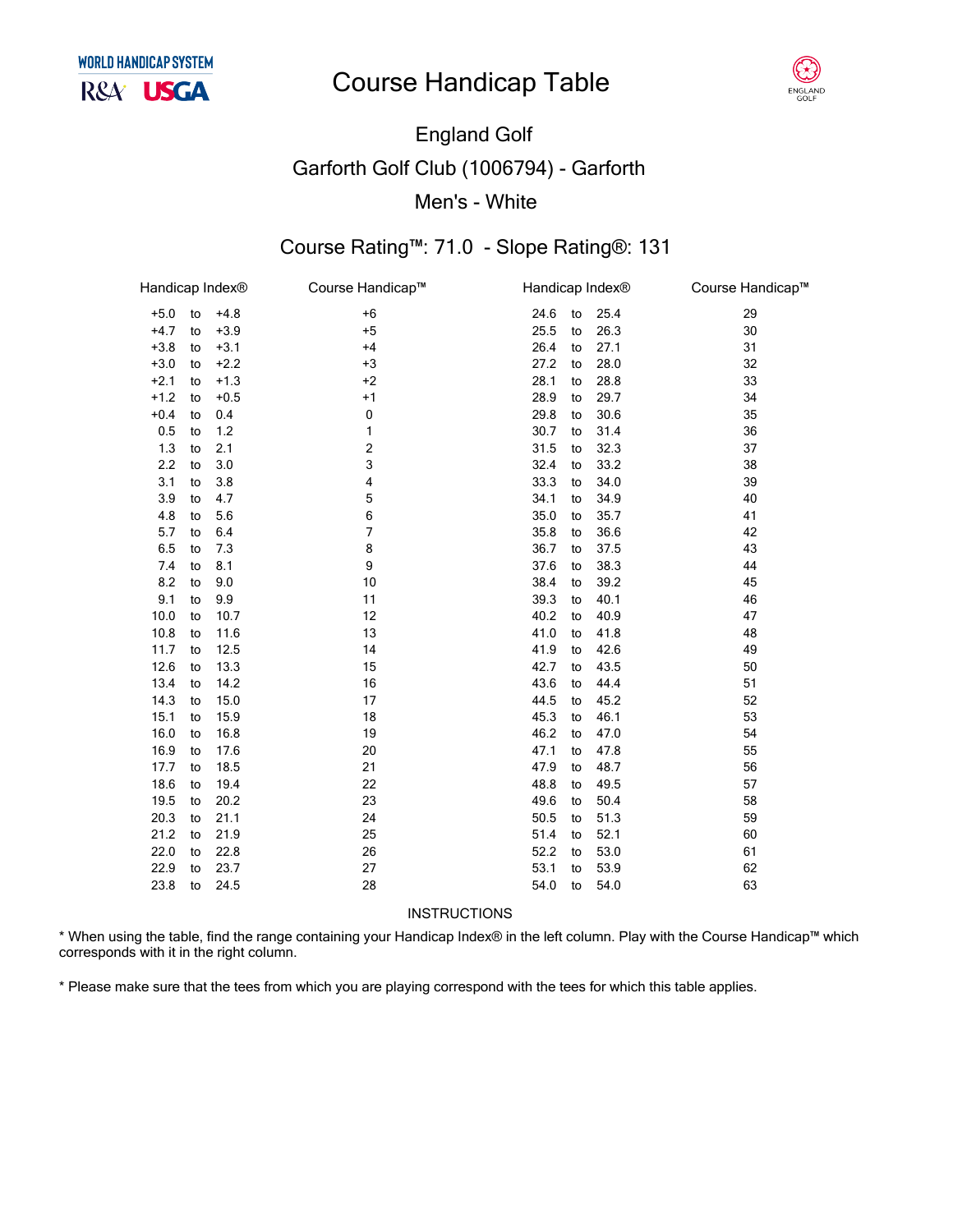# **Course Handicap Table**



# England Golf Garforth Golf Club (1006794) - Garforth Men's - Yellow

### Course Rating™: 69.5 - Slope Rating®: 125

| Handicap Index <sup>®</sup> |    |        | Course Handicap™        |      | Handicap Index® |      | Course Handicap™ |
|-----------------------------|----|--------|-------------------------|------|-----------------|------|------------------|
| $+5.0$                      | to | $+5.0$ | $+6$                    | 24.0 | to              | 24.8 | 27               |
| $+4.9$                      | to | $+4.1$ | $+5$                    | 24.9 | to              | 25.7 | 28               |
| $+4.0$                      | to | $+3.2$ | $+4$                    | 25.8 | to              | 26.6 | 29               |
| $+3.1$                      | to | $+2.3$ | $+3$                    | 26.7 | to              | 27.5 | 30               |
| $+2.2$                      | to | $+1.4$ | $+2$                    | 27.6 | to              | 28.4 | 31               |
| $+1.3$                      | to | $+0.5$ | $+1$                    | 28.5 | to              | 29.3 | 32               |
| $+0.4$                      | to | 0.4    | 0                       | 29.4 | to              | 30.2 | 33               |
| 0.5                         | to | 1.3    | 1                       | 30.3 | to              | 31.1 | 34               |
| 1.4                         | to | 2.2    | $\overline{\mathbf{c}}$ | 31.2 | to              | 32.0 | 35               |
| 2.3                         | to | 3.1    | 3                       | 32.1 | to              | 32.9 | 36               |
| 3.2                         | to | 4.0    | 4                       | 33.0 | to              | 33.8 | 37               |
| 4.1                         | to | 4.9    | 5                       | 33.9 | to              | 34.8 | 38               |
| 5.0                         | to | 5.8    | 6                       | 34.9 | to              | 35.7 | 39               |
| 5.9                         | to | 6.7    | 7                       | 35.8 | to              | 36.6 | 40               |
| 6.8                         | to | 7.6    | 8                       | 36.7 | to              | 37.5 | 41               |
| 7.7                         | to | 8.5    | 9                       | 37.6 | to              | 38.4 | 42               |
| 8.6                         | to | 9.4    | 10                      | 38.5 | to              | 39.3 | 43               |
| 9.5                         | to | 10.3   | 11                      | 39.4 | to              | 40.2 | 44               |
| 10.4                        | to | 11.2   | 12                      | 40.3 | to              | 41.1 | 45               |
| 11.3                        | to | 12.2   | 13                      | 41.2 | to              | 42.0 | 46               |
| 12.3                        | to | 13.1   | 14                      | 42.1 | to              | 42.9 | 47               |
| 13.2                        | to | 14.0   | 15                      | 43.0 | to              | 43.8 | 48               |
| 14.1                        | to | 14.9   | 16                      | 43.9 | to              | 44.7 | 49               |
| 15.0                        | to | 15.8   | 17                      | 44.8 | to              | 45.6 | 50               |
| 15.9                        | to | 16.7   | 18                      | 45.7 | to              | 46.5 | 51               |
| 16.8                        | to | 17.6   | 19                      | 46.6 | to              | 47.4 | 52               |
| 17.7                        | to | 18.5   | 20                      | 47.5 | to              | 48.3 | 53               |
| 18.6                        | to | 19.4   | 21                      | 48.4 | to              | 49.2 | 54               |
| 19.5                        | to | 20.3   | 22                      | 49.3 | to              | 50.1 | 55               |
| 20.4                        | to | 21.2   | 23                      | 50.2 | to              | 51.0 | 56               |
| 21.3                        | to | 22.1   | 24                      | 51.1 | to              | 51.9 | 57               |
| 22.2                        | to | 23.0   | 25                      | 52.0 | to              | 52.8 | 58               |
| 23.1                        | to | 23.9   | 26                      | 52.9 | to              | 53.7 | 59               |
|                             |    |        |                         | 53.8 | to              | 54.0 | 60               |
|                             |    |        |                         |      |                 |      |                  |

**INSTRUCTIONS** 

\* When using the table, find the range containing your Handicap Index® in the left column. Play with the Course Handicap™ which corresponds with it in the right column.

\* Please make sure that the tees from which you are playing correspond with the tees for which this table applies.